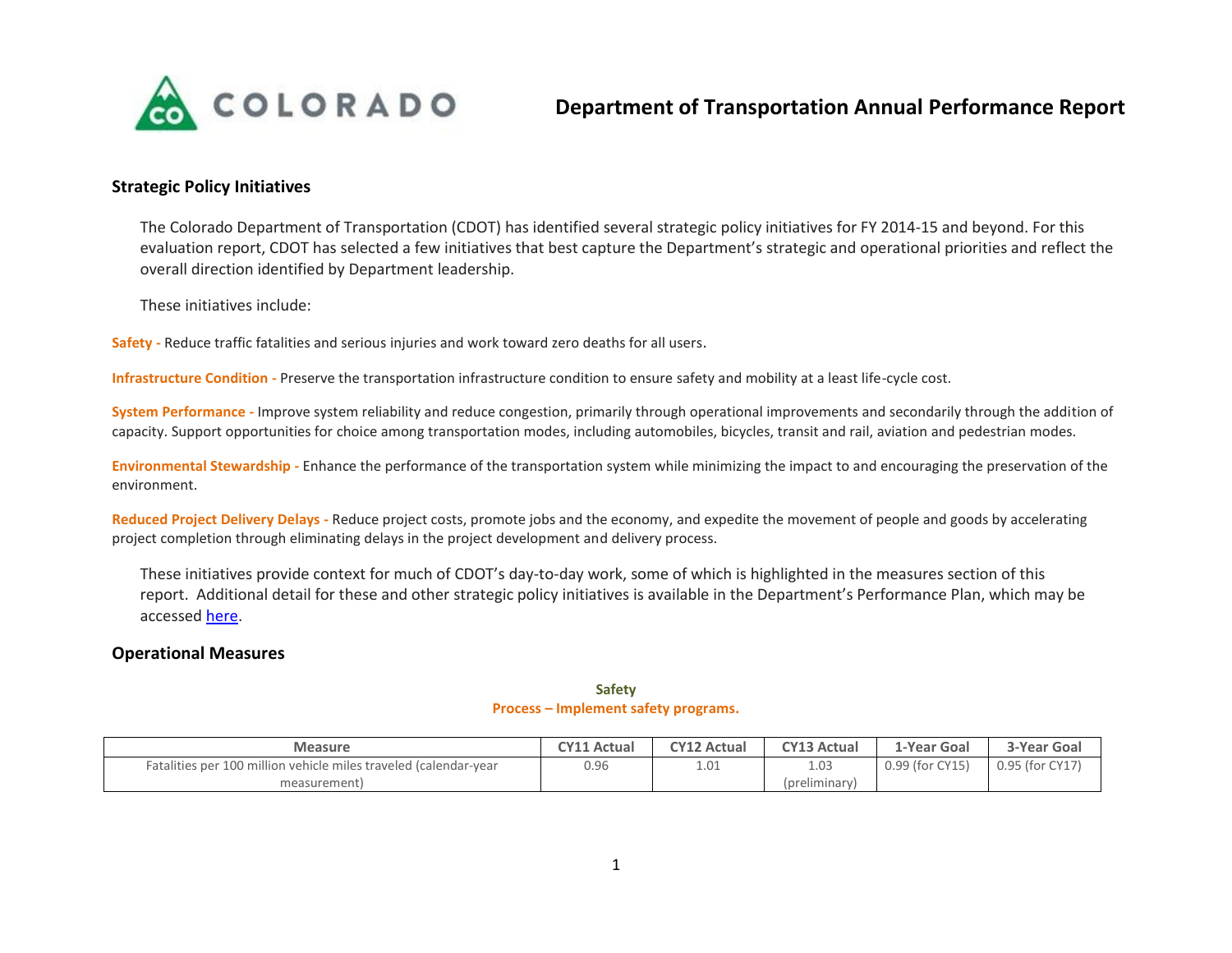

# **Department of Transportation Annual Performance Report**

| <b>Measure</b>                                               | <b>TY11 Actual</b> | $\sim$ 12 Actual | <b>CY13 Actual</b> | -Year Goal                 | 3-Year Goal    |
|--------------------------------------------------------------|--------------------|------------------|--------------------|----------------------------|----------------|
| r 100 million vehicle miles traveled<br>Serious injuries per | 6.80               | 6.98             | 6.86               | $0.46$ (for $\cap$<br>CY15 | 6.06 (for CY17 |

The fatality rate on Colorado's roadways increased from 1.01 fatalities per 100 million vehicle miles traveled (VMT) in 2012 to 1.03 per 100 million vehicle miles traveled in 2013. The long-term trend, however, remains downward due in part to a continued focus on safety from CDOT's behavioral, enforcement and engineering programs. These programs are made possible because of funding from the FASTER Safety program, the Highway Safety Improvement Program (HSIP), the National Highway Traffic Safety Administration (NHTSA), and other sources. There also has been increased coordination with safety stakeholders through the State Strategic Highway Safety Plan. Note: The fatalities rate in previous Performance Plans was reported as a five-year rolling average. CDOT this year will begin reporting on a singleyear basis due to the belief that this presentation is clearer. Using the five-year average, the Department met its previously reported goal of 1.0 fatalities per 100 million vehicle miles traveled—with an average of 0.99 fatalities per 100 million vehicle miles traveled for 2009-2013.

The rate of serious injuries on Colorado's roadways declined from 6.98 per 100 million vehicle miles traveled in 2012 to 6.86 per 100 million vehicle miles traveled in 2013. CDOT this year has changed the way it reports serious injuries to align with performance measures being developed under MAP-21, the most recent federal transportation authorization. The numbers reported here use the expected federal definition and are therefore lower than figures reported in last year's Performance Plan.

#### **Process - Select and deliver FASTER safety projects.**

| <b>Measure</b>                                                   | <b>FY12 Actual</b> | <b>FY13 Actual</b> | <b>FY14 Actual</b> | 1-Year Goal | 3-Year Goal |
|------------------------------------------------------------------|--------------------|--------------------|--------------------|-------------|-------------|
| Percentage of the FASTER Safety fiscal-year budget encumbered or | 69.0%              | 66.0%              | 57.0%              | 80.0%       | 80.0%       |
| expended by June 30                                              |                    |                    |                    |             |             |

This measure's goal of 80 percent was not met in FY 2014-15 due to programmatic, boundary and budget changes. The program and policy changes now in place will help meet goals in future fiscal years. A clearer definition of the responsibilities of CDOT's regions and headquarters will improve delivery of the FASTER Safety program.

#### **Infrastructure Condition**

#### **Process – Preserve, resurface and rehabilitate roads with optimized application of cost-effective pavement treatments.**

| <b>Measure</b>                                                      | <b>FY12 Actual</b> | <b>FY13 Actual</b> | <b>FY14 Actual</b> | 1-Year Goal | 3-Year Goal |
|---------------------------------------------------------------------|--------------------|--------------------|--------------------|-------------|-------------|
| Percentage of pavement on state highway NHS, excluding Interstates, | N/A                | 83.0%              | Not yet            | 80.0%       | 80.0%       |
| with high and moderate Drivability Life                             |                    |                    | available.         |             |             |
| Percentage of Interstate pavement statewide in high and moderate    | N/A                | 86.0%              | Not yet            | 80.0%       | 80.0%       |
| condition based on Drivability Life                                 |                    |                    | available.         |             |             |

CDOT has not yet finalized fiscal year 2014 data for pavement condition.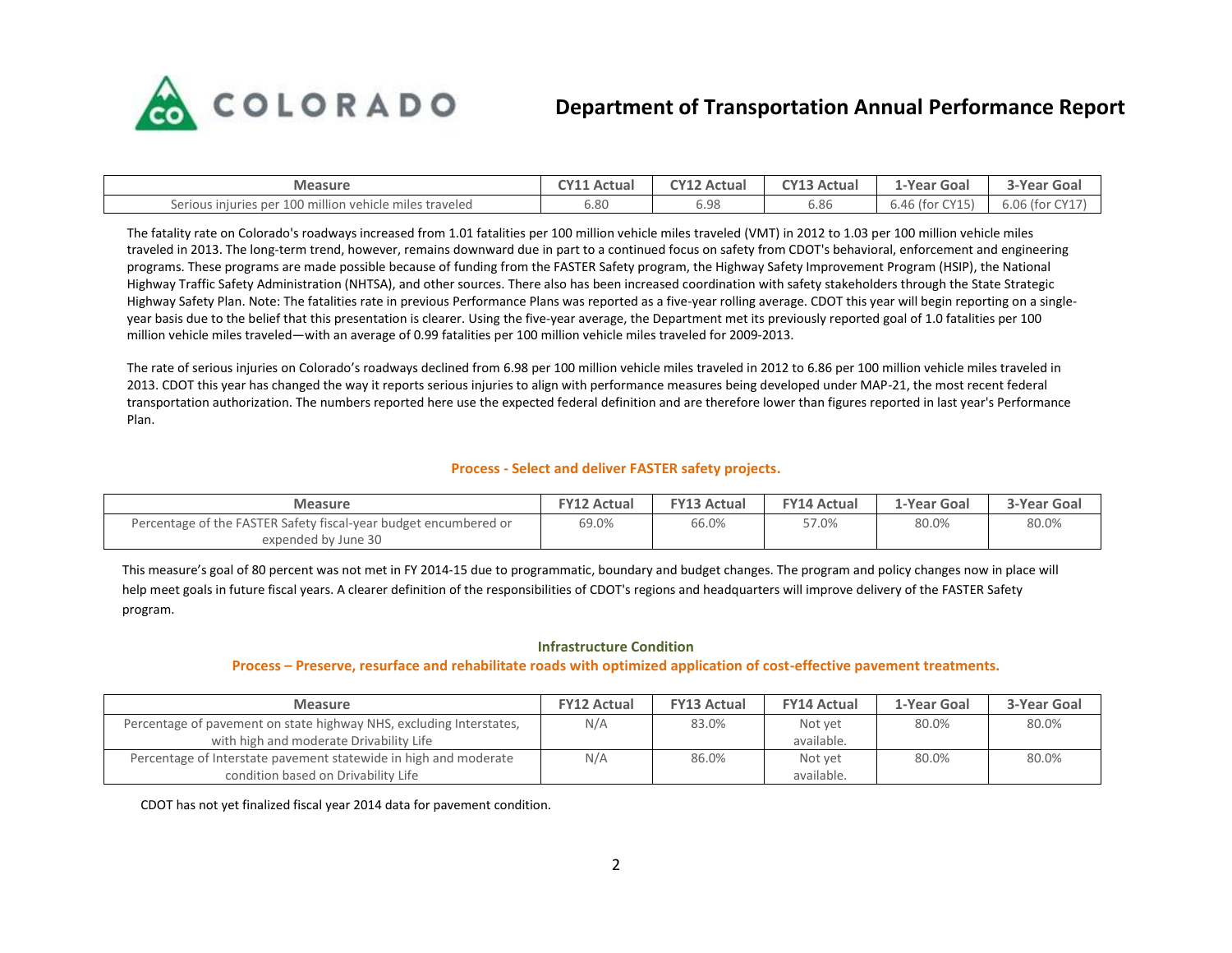

**Process - Maintain the state's transportation infrastructure. This includes processes such as plowing and removing snow; proactively controlling avalanches; and maintaining traffic signals, striping and guardrails.**

| <b>Measure</b>                                                       | <b>FY12 Actual</b> | <b>FY13 Actual</b> | <b>FY14 Actual</b> | 1-Year Goal    | 3-Year Goal |
|----------------------------------------------------------------------|--------------------|--------------------|--------------------|----------------|-------------|
| Overall Maintenance Levels-of-Service grade for state highway system |                    |                    |                    |                |             |
| Level-of-Service grade for snow-and-ice control                      |                    |                    |                    |                |             |
| Level-of-Service grade for traffic services                          |                    |                    |                    | $C$ (for FY15) | <b>TBD</b>  |

In FY 2013-14, CDOT met its targets for the three maintenance metrics above. This included meeting the target of a "B-" grade for overall Maintenance Levels of Service (MLOS); meeting the "B" target for Snow and Ice Control; and meeting the "C+" target for Traffic Services. The Traffic Services Maintenance Program Area (MPA) includes striping, signals, signing and lighting.

With limited maintenance funds, CDOT continues to weigh the appropriate funding level for each Maintenance Program Area. The Department formed a Striping Task Force in fall 2014 to re-evaluate striping production and associated performance targets. The task force will focus on identifying creative and innovative improvements to the striping program.

#### **Process – Regularly inspect bridges. Replace, repair, or conduct major rehabilitation to Structurally Deficient bridges.**

| <b>Measure</b>                                                                                      | <b>FY12 Actual</b> | <b>FY13 Actual</b> | <b>FY14 Actual</b> | 1-Year Goal | 3-Year Goal |
|-----------------------------------------------------------------------------------------------------|--------------------|--------------------|--------------------|-------------|-------------|
| Percentage of state highway bridge deck area that is Not Structurally<br><b>Deficient</b>           | 93.0%              | 94.0%              | 94.0%              | 90.0%       | 90.0%       |
| Percentage of National Highway System bridge deck area that is Not<br><b>Structurally Deficient</b> | 94.0%              | 95.0%              | 95.0%              | 90.0%       | 90.0%       |

CDOT met its goal in 2014 of ensuring that 90 percent or more of deck area on both the state highway system and the National Highway System is Not Structurally Deficient. Colorado's bridges are among the best in the nation, thanks in part to replacements funded by the Colorado Bridge Enterprise. Operating as a governmentowned business within CDOT, the CBE was created by FASTER legislation to finance the repair and reconstruction of state-owned vehicle bridges.

#### **System Performance**

## **Process – Implement Intelligent Transportation Systems, performing effective maintenance and other strategies.**

| <b>Measure</b>                            | <b>CY11 Actual</b> | <b>CY12 Actual</b> | <b>CY13 Actual</b> | 1-Year Goal  | <b>3-Year Goal</b> |
|-------------------------------------------|--------------------|--------------------|--------------------|--------------|--------------------|
| Planning Time Index value for Interstates | ່າາ                | $\sim$ 22.         | ำะ                 | $\mathbf{a}$ | つに                 |
|                                           | د∡.⊥               | رے.⊥               | ر ے . د            | ر ے. ⊥       | ر ے. ⊥             |

CDOT met the Planning Time Index goal of 1.25 for Interstates in 2013. The index is just one metric that CDOT is exploring to measure reliability. The Department will have greater ability in future years to provide context for performance results for this metric, which was developed in 2013.